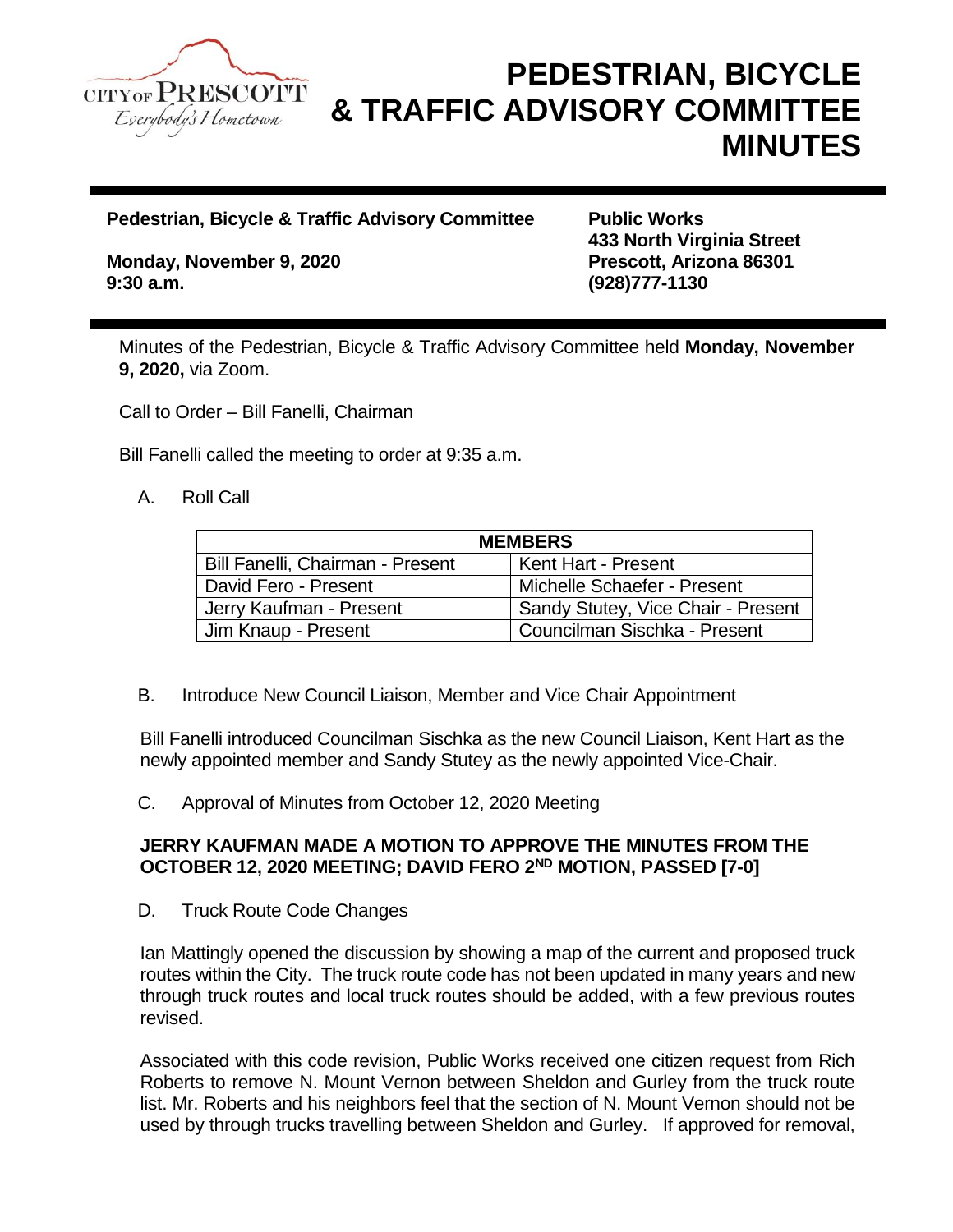Mr. Roberts also requested that signage indicating "No through trucks" or similar be installed in both directions.

The Committee discussed several of the proposed changes to the truck route code and made the following recommendations.

**DAVID FERO MADE A RECOMMENDATION TO DESIGNATE EAST GURLEY FROM THE SR89/SR69 INTERCHANGE TO SENATOR HIGHWAY AS A LOCAL TRUCK ROUTE AND TO REMOVE N. MOUNT VERNON BETWEEN SHELDON AND GURLEY FROM THE LOCAL TRUCK ROUTE; BILL FANELLI 2ND THE RECOMMENDATION, PASSED [7-0]**

**DAVID FERO MADE A RECOMMENDATION TO DESIGNATE PRESCOTT LAKES PARKWAY FROM SR89 TO WILLOW CREEK ROAD AS A LOCAL TRUCK ROUTE; JERRY KAUFMAN 2ND THE RECOMMENDATION, FAILED [2-5]**

**BILL FANELLI MADE A RECOMMENDATION TO ADD CORSAIR, CENTERPOINTE DRIVE EAST, DEEP WELL RANCH ROAD, GATEWAY BLVD, GRANITE DELLS PKWY, LARRY CALDWELL BLVD (SOUTH OF SR89A), LEE BLVD, MELVILLE ROAD, PRESCOTT LAKES PKWY (SR89 TO SR69) AND WALKER ROAD AS LOCAL TRUCK ROUTES; DAVID FERO 2ND THE RECOMMENDATION, PASSED [7-0]**

E. Multi Use Path on SR89/Willow Creek

Bill Fanelli shared a picture of the southbound SR89 shoulder approaching the Deep Well Ranch roundabout and had asked staff if it was possible to add a multi-use path from the point where the paved shoulder on SR89 ends to the roundabout sidewalk at Deep Well Ranch Road/Willow Creek Road.

Ian Mattingly stated that he walked the area reviewing the conditions and considering the ability to add a path adjacent to the existing signage and drainage facilities. While there appears to be sufficient width to add a multi-use path; drainage structures, fall protection and sidewalk and ADA ramp tie-ins require an engineering design.

This roadway is owned by ADOT so we will have to work with them for any improvement project that moves forward. Public Works will continue to research this issue.

F. Bicycle and Pedestrian Master Plan Working Group Creation

Carey Oberheim let the Committee know that the City Clerk has recommended that a working group be formed, not a sub-committee, and that it would be limited to 2 members. This will allow the PBTAC to adhere to committee regulations and the 2 members will work on the plan while receiving input from members of the community. Michelle Schaefer volunteered to head up the working group. David Fero recommended Jim Knaup to be the additional member on the working group. Jim Knaup agreed. The working group will give updates on their progress as an agenda item and receive feedback from the members during regular PBTAC meetings.

This item will be on the November agenda to outline the initial scope of the Pedestrian Master Plan update and get input from the PBTAC.

### **BILL FANELLI RECOMMENDED FORMING A WORKING GROUP FOR THE CREATION OF THE BICYCLE AND PEDESTRIAN MASTER PLAN CONSISTING OF**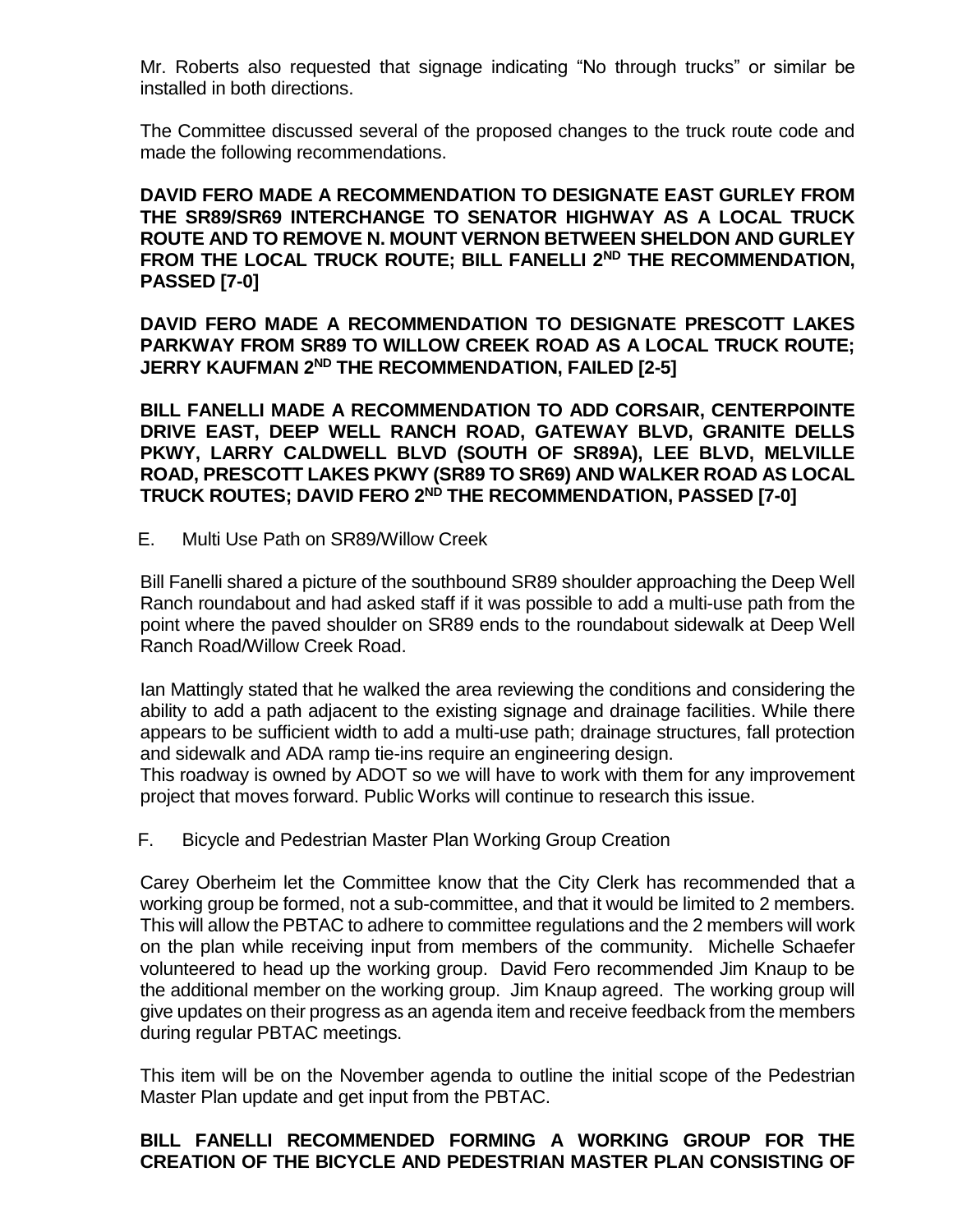## **MICHELLE SCHAEFER AND JIM KNAUP; JERRY KAUFMAN 2ND THE RECOMMENDATION, PASSED [7-0]**

G. Restripe Gail Gardner from Gurley to Iron Springs Discussion

Bill Fanelli stated that this segment of Gail Gardner can be difficult to navigate by bicycle with areas of parking and no parking.

Ian Mattingly noted that the length of this segment is 7825' with a pavement width of 35'. The parking needs vary greatly throughout this segment which eliminates the opportunity for continuous designated bike lanes.

Bill asked if it is possible to stripe an edgeline, creating a wide shoulder for parking that can be used by bikes when vehicles are not parking in it.

Ian stated there is enough width to add an edgeline stripe creating 8' parking lanes and 11' driving lanes so that bikes can travel the shoulder and pass any parked vehicles.

Jim Knaup stated that Gail Gardner Way is part of the bike route system.

### **DAVID FERO MADE A RECOMMENDATION TO ADD EDGELINE PAINT TO GAIL GARDNER IN BOTH DIRECTIONS OF TRAVEL; BILL FANELLI 2ND THE RECOMMENDATION, PASSED [7-0]**

H. Upcoming Major Pedestrian Related Projects

Currently no projects to review.

I. Monthly Review of Bike and Pedestrian Collisions

One collision was discussed. A car traveling east on Navajo crossed Montezuma and collided with a bicycle that was traveling north on Montezuma using the sidewalk. No citation was given. Officer Johnson remarked that a citation was likely not given because the bicyclist was using the sidewalk (which is prohibited in City Code) and not the roadway as a vehicle.

J. Safety Concerns from Members

Kent Hart asked if the yield signs on SR89 at Willow Creek Road roundabout can be enhanced with imbedded LED lighting for the Yield signs. This item will be discussed at a future PBTAC meeting.

Kent Hart asked that staff review a solution to the pedestrian crossing on Willis near Granite St. for the Greenways Trail. Craig Dotseth stated that this area is under review in the Granite Creek Corridor Project that will be presented to Council in the near future.

K. Current Road Project Updates

Bill Fanelli asked when Willow Lake Road will be reopened. Craig commented the project is still on schedule to complete around the end of November.

L. Next Meeting